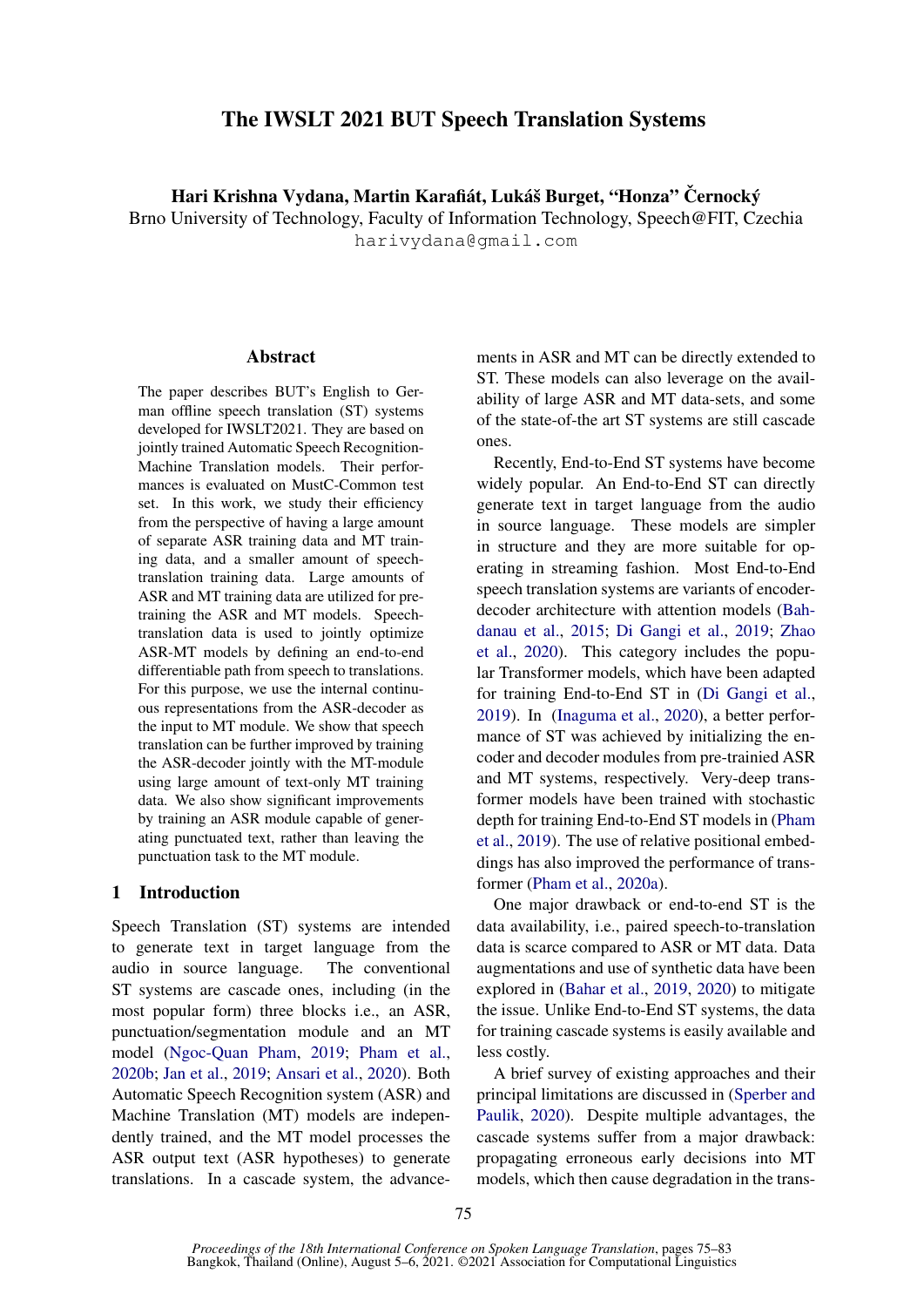lation performance. To mitigate this degradation, rather than passing a single ASR output sequence to MT model, other forms such as lattices, n-best hypotheses and continuous representations have been explored in [\(Anastasopoulos and Chiang,](#page-6-0) [2018;](#page-6-0) [Zhang et al.,](#page-8-2) [2019;](#page-8-2) [Sperber et al.,](#page-7-11) [2019;](#page-7-11) [Vy](#page-8-3)[dana et al.,](#page-8-3) [2021;](#page-8-3) [Dong et al.,](#page-7-12) [2020\)](#page-7-12).

In this work, we use our jointly trained Automatic Speech Recognition-Machine Translation (Joint-ASR-MT) model previously described in [\(Vydana et al.,](#page-8-3) [2021\)](#page-8-3). Joint-ASR-MT model is a cascade system, but it has a differentiable path between ASR and MT modules. To create such differentible path, the continuous hidden representations (corresponding to each output token) from the ASR decoder are passed to the MT-Model. The hidden continuous tokens corresponding to each output token are the attention-weighted value vectors in the last layer of the transformer decoder. We refer to these continuous representations as"context vectors" as proposed in [\(Sperber](#page-7-11) [et al.,](#page-7-11) [2019\)](#page-7-11).

Existing large separate ASR training data and MT training data can be used to pre-train these modules; then, the pre-trained modules are jointly optimized using a small amount of speech translation data. The joint optimization mitigates the degradation in performance due to erroneous early decisions.

In this paper, we generate German translation from English speech, and we focus on two main contributions: (1) We train different MT models that can translate normalized text or punctuated text. It is known that MT-models translating punctuated text provide superior performance, therefore, we propose to train an ASR system that can generate the punctuated text. We confirm that such ASR system provides superior performance in ASR-MT pipeline. (2) We use the internal continuous representations from the ASR-decoder as the input to MT module. In section [6,](#page-3-0) we show that speech translation can be further improved by adapting ASR-decoder to the MT module. This is achieved by training the ASR-decoder jointly with the MT-module using a large amount of text-only MT training data.

### 2 Datasets and Pre-processing

The Datasets used for training various models are described in Table. [1.](#page-1-0) ASR-Train-set and MT-Train-set are used for pre-training ASR and MT models respectively. The pre-trained models are fine-tuned using ASR-MT-Train-set. All models are evaluated using MustC-Common test set.

<span id="page-1-0"></span>Table 1: Data used for training various models.

|            | Corpora                | #Sentences Audio | Source<br>text | <b>Target</b><br>Text |
|------------|------------------------|------------------|----------------|-----------------------|
| MT         | ParaCrawl v3           | 31M              |                |                       |
| -Train-set | OpenSubtitles 2018     | 12M              |                |                       |
|            | Rapid 2019             | 1.5M             |                |                       |
|            | Europarl v9            | 1.81M            |                |                       |
|            | <b>News Commentary</b> | 365K             |                |                       |
|            | Common Crawl           | 2.4M             |                |                       |
|            | Wikititles             | 1.3M             |                |                       |
|            | WIT3                   | 196K             |                |                       |
|            | <b>TED Talks</b>       | 220K             |                |                       |
|            | ASR-MT Europarl-ST     | 32K              |                |                       |
|            | -Train-set Must-C V2   | 230K             |                |                       |
|            | <b>IWSLT2018</b>       | 171K             |                |                       |
| <b>ASR</b> | Tedlium3               | 264K             |                |                       |
| -Train-set | Librispeech            | 281K             |                |                       |

# 2.1 Pre-processing and Feature Extraction

From audio data, 80-Dimensional Mel-Filter bank energies along with pitch features are extracted. The Moses toolkit is used for text tokenization and other standard text pre-processing. The umlauts from the German text are replaced by the special tokens. All the non ASCII characters are removed from the text data. The repetitions of the same sentences are removed from the corpora. We cleaned up the MT training data by identifying and manually removing the sentences where successive words were erroneously concatenated in to very long erroneous words. Sentence-piece models [\(Kudo and Richardson,](#page-7-13) [2018\)](#page-7-13) are used for training BPE-tokenizers. 40M lines of text are used for training each BPE-tokenizer and all the tokenizers have a vocabulary of 20K units. Three separate tokenizers are trained using normalized English text, punctuated English text and punctuated German text. The output of MT module is always punctuated text, while input to MT (as well as ASR output) can be either normalized or punctuated text (see norm-MT and Punc-MT in sections [4\)](#page-2-0).

#### <span id="page-1-1"></span>2.2 Pruning Noisy ASR corpus

Some of the utterances in ASR-MT-Trainset (MustC, IWSLT and Europarl) sets are erroneous due to the shift in alignments between audio and text. Training an End-to-End ASR on this data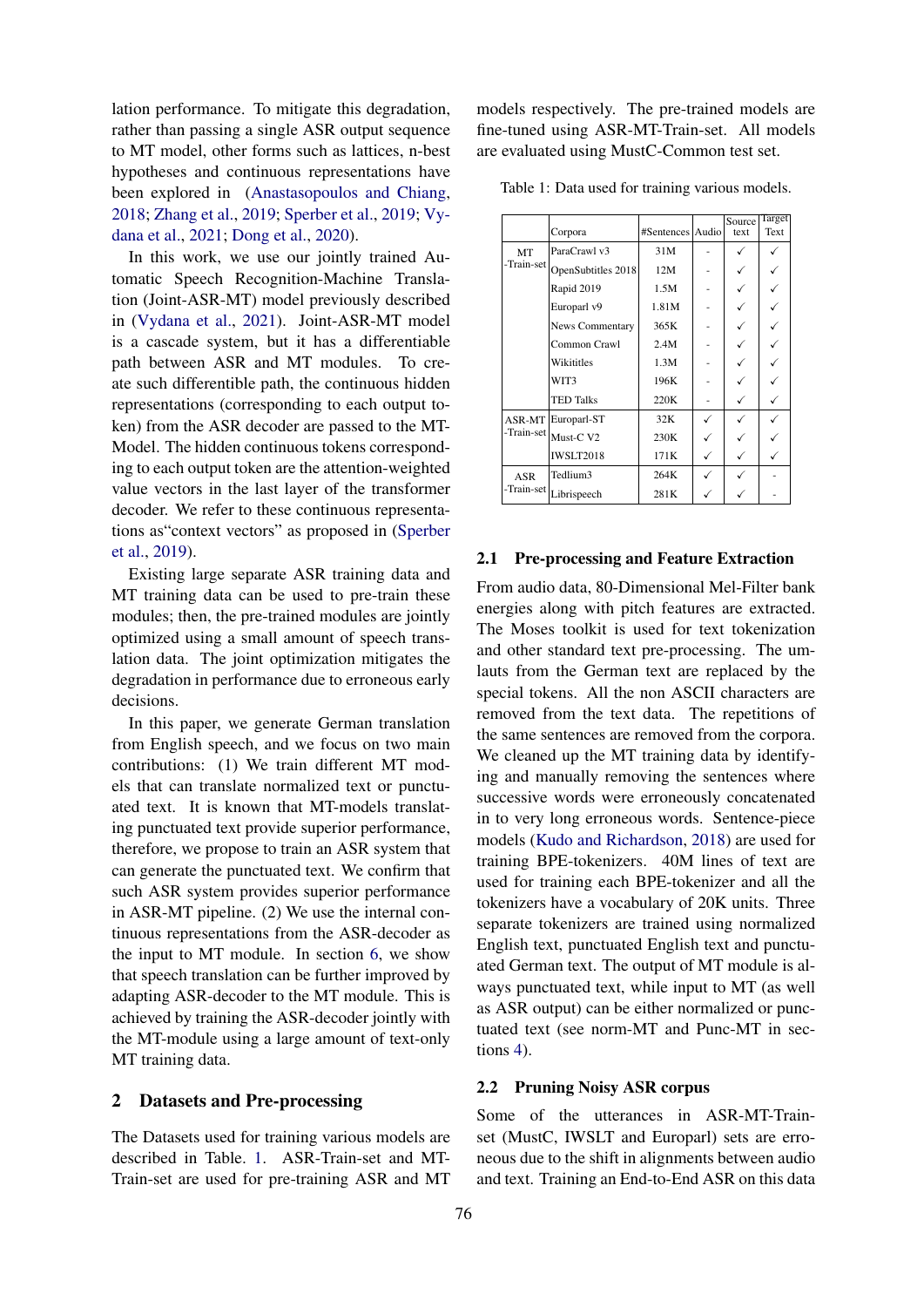directly did not lead to convergence. To remove erroneous transcripts, a hybrid TDNN-LFMMI ASR system based on KALDI [\(Povey et al.,](#page-7-14) [2011,](#page-7-14) [2016\)](#page-7-15) was trained and this ASR system was used to decode the ASR-MT-train set. The Word Error Rate (WER) for each sentence is computed and the sentences with more than 50% WER are deleted from the ASR-MT-Train-set [\(Potapczyk et al.,](#page-7-16) [2019\)](#page-7-16). Even with this cleaning, training the ASR systems only on ASR-MT-Train-set did not lead to convergence. Pre-training the ASR models on ASR-Train-set turned out to be crucial for convergence as described in section [3.](#page-2-1)

# <span id="page-2-1"></span>3 Automatic Speech Recognition (ASR)

ASR systems trained in this work are built on Transformer ASR models [\(Dong et al.,](#page-7-17) [2018;](#page-7-17) [Karita et al.,](#page-7-18) [2019;](#page-7-18) [Vydana et al.,](#page-8-3) [2021;](#page-8-3) [Vaswani](#page-8-4) [et al.,](#page-8-4) [2017\)](#page-8-4). The ASR models have 12 encoder and 6 decoder layers with 4096 feed-forward units and 1024 attention dimension with 16 heads. Models are initially trained with ASR-Train-set and are later fine-tuned with ASR-MT-Train-set. A thresholding mechanism is used for pruning away the noisy end-of-sequence (EOS) tokens from beam search [\(Kahn et al.,](#page-7-19) [2019\)](#page-7-19). Models are trained with 30K warm-up updates and a checkpoint is saved after every 8K updates. The training is stopped with an early stopping criterion. 8 best check-points are averaged and the averaged weights are used for decoding the hypothesis. Vectorized beam search [\(Seki et al.,](#page-7-20) [2019\)](#page-7-20) was used for decoding the ASR hypotheses with a beam size of 10. Further in this paper, ASR models described in this section are referred to as Ext.ASR models (Externally trained ASR models).

Two different ASR systems were trained for generating normalized text (Norm-ASR) and punctuated text (Punc-ASR), and their performances are reported in Table [2.](#page-2-2) It can be observed that the WER of Punc-ASR appears to be higher than Norm-ASR. Punc-ASR is a obviously more difficult task than Norm-ASR — the punctuation tokens are considered as extra words and each error in those words contributes to the WER.

ASR-LM: A Transformer language model was trained on English text [\(Irie et al.,](#page-7-21) [2019\)](#page-7-21). The model has 6 layers, with 4096 feed-forward units and 1024 attention dimension with 8 heads. The model is initially pre-trained on Librispeech LM corpus and it is later fine-tuned on English text

<span id="page-2-2"></span>Table 2: Performance of trained ASR systems reported on MustC-Common set. For Punc-ASR, the errors in punctuation tokens are considered, which makes it a more difficult task.

| Model    | WER   |
|----------|-------|
| Norm-ASR | 18.20 |
| $+I.M$   | 17.35 |
| Punc-ASR | 21.20 |

from MT-train-set and ASR-MT-train-set. An improvement in the performance is observed by shallow fusion of the ASR and language model (ASR-LM). Performances of these language models are presented in column 2 of Table. [5.](#page-5-0)

#### <span id="page-2-0"></span>4 Machine Translation Systems(MT)

Transformer models [\(Vaswani et al.,](#page-8-4) [2017\)](#page-8-4) are also at the core of MT-systems. They have 6-encoder and 6-decoder layers with 4096 feed-forward units and 1024 attention dimensions and have 16 heads. The models are optimized with 30K warm-up updates and a check-point is saved every 8k updates. Training is stopped using an early stopping criterion. 8-best check-points are averaged and the averaged weights are used for decoding the hypotheses. The noisy EOS tokens are pruned out using [\(Kahn et al.,](#page-7-19) [2019\)](#page-7-19). Vectorized beam [\(Seki](#page-7-20) [et al.,](#page-7-20) [2019\)](#page-7-20) search has been used for decoding the hypotheses with a beam size of 8. A large variance in the performance is observed w.r.t the decoding hyper-parameters such as maximum target sequence length and length-bonus. The maximum length of the target sequence is computed by multiplying the input sequence length with lengthratio: 1.2 was found as optimal on the development set. To control the length of the output sequence, the log-likelihood scores of the hypotheses are penalized by additive token insertion penalties. The optimal value for this penalty is tuned as a hyper-parameter on the development set. The hypothesis text is de-tokenized and BLEU score is evaluated using Moses Toolkit. All the BLEU scores reported in this paper are computed using the de-tokenized, punctuated German text using multi-bleu-detok.perl. The performances of the MT systems are reported in Table. [3.](#page-3-1) All BLEU scores reported in this paper are computed using punctuated text as reference.

In Table [3,](#page-3-1) Norm-MT, Punc-MT are MT models trained to predict punctuated German text. Norm-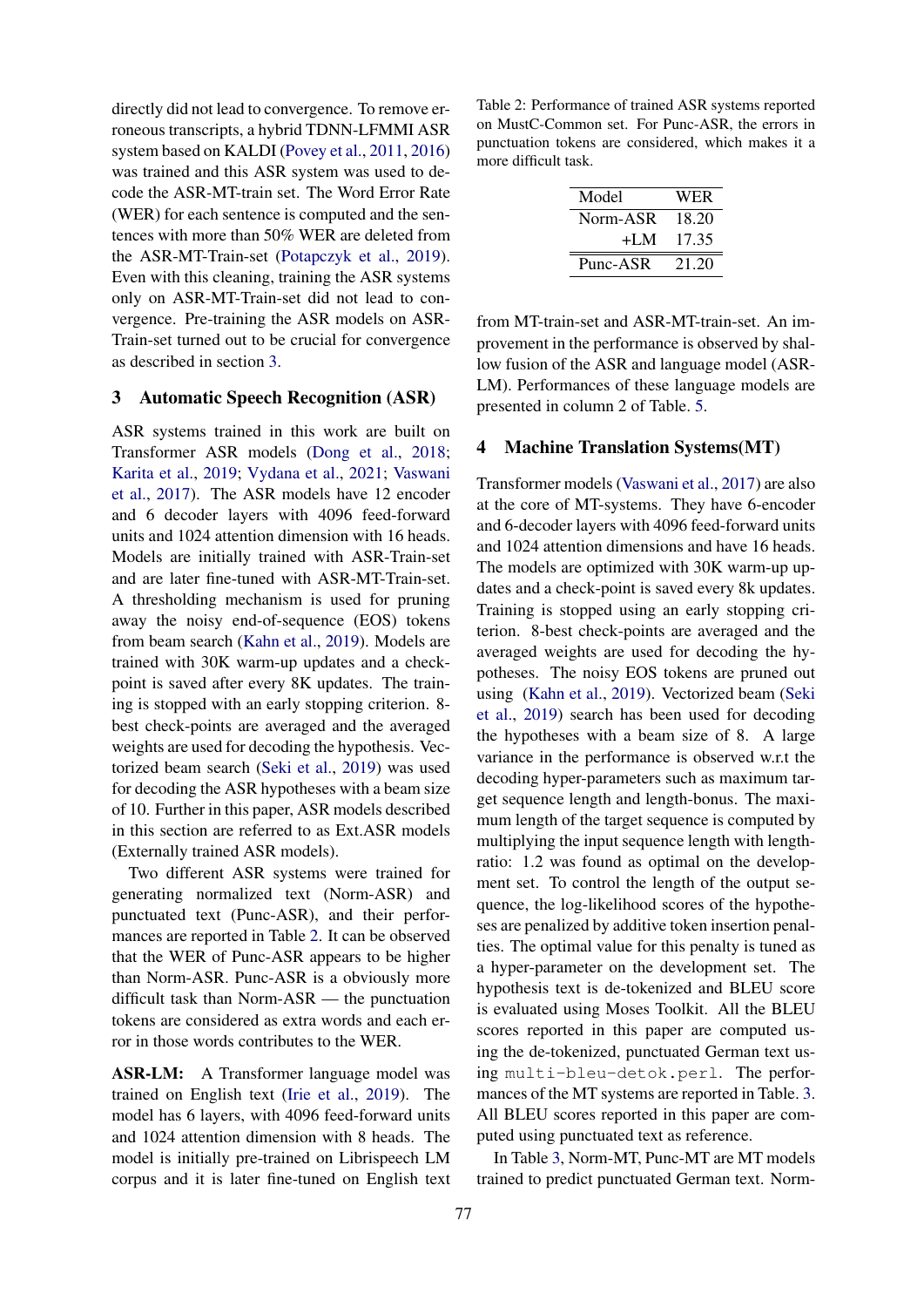<span id="page-3-1"></span>Table 3: Performances of the MT systems reported on MustC-Common set.

| Model        | <b>BLEU</b> |
|--------------|-------------|
| Norm-MT      |             |
| +pretrain    | 27.18       |
| $+$ finetune | 27.98       |
| $+MT-LM$     | 28.12       |
| Punc-MT      |             |
| +pretrain    | 31.02       |
| $+$ finetune | 35.00       |
| +MT-LM       | 35.04       |

MT uses the normalized English text as input while the Punc-MT uses the punctuated English text. Punc-MT model has performed better than Norm-MT. From Table [3,](#page-3-1) it can be observed that the punctuation tokens in the text are adding additional information for training the MT model. Fine-tuning the Punc-MT on in-domain text has improved the performance significantly. Further in this paper, MT models described in this section are referred to as Ext.MT models (Externally trained MT models).

MT-LM: A transformer language model has been trained on German text from MT-Train-set, ASR-MT-train-set. This LM is also used while decoding with the MT model [\(Irie et al.,](#page-7-21) [2019\)](#page-7-21). The architecture of the model is same as ASR-LM mentioned in section [3.](#page-2-2) A shallow fusion between the MT-model and the MT-LM Language model is performed. As shown in Table [3](#page-3-1) and column 2 of Table [5,](#page-5-0) the additional language model (MT-LM) did not improve the performance significantly.

# <span id="page-3-3"></span>5 Jointly Trained ASR-MT Systems

The model has two modules: ASR and MT; their architecture is same as described in sections [3](#page-2-1) and [4](#page-2-0) respectively – see block diagram in Figure [1](#page-3-2) and full description of the model in [\(Vydana et al.,](#page-8-3) [2021\)](#page-8-3). The context vectors from the final layer of the ASR-decoder are used as inputs to the MT module. Passing context vectors from ASR to MT models while training has also been explored in [\(Sperber et al.,](#page-7-11) [2019\)](#page-7-11). Both the models are jointly optimized using a multi-task cross-entropy (ASR cross-entropy and MT cross-entropy) – both losses are also shown in Figure [1.](#page-3-2) During the inference, beam search has been used to obtain the ASR hypotheses, and the corresponding context vectors obtained from the ASR model are used by

<span id="page-3-2"></span>

Figure 1: Joint-training of ASR-MT system using multi-task loss.

the MT model for generating translations. The MT model also uses a beam search, and the final ST hypotheses is obtained by a coupled search [\(Vy](#page-8-3)[dana et al.,](#page-8-3) [2021\)](#page-8-3) using the joint-likelihood from ASR and MT:

<span id="page-3-4"></span>
$$
y* = \arg\max_{y} \sum_{z \in \hat{Z}(x)} P(y|z)P(z|x)
$$
  

$$
\equiv \arg\max_{y} \arg\max_{z \in \hat{Z}(x)} (\log(P(y|z)))
$$
  

$$
+ \log(P(z|x))), \qquad (1)
$$

where  $x$  is the speech abnd  $z, y$  are the source and target sequences respectively.  $Z$  is the n-best source sequence and  $y*$  is most likely decoded hypothesis. In this equation,  $y*$  is always a discrete sequence, while  $z$  is a discrete sequence when we are using Ext.MT and a continuous one when using Joint-MT. Note that similar coupled search was used in [\(Tu et al.,](#page-8-5) [2017\)](#page-8-5), where the back translation likelihoods are used for re-scoring the hypothesis of the MT-system.

# <span id="page-3-0"></span>6 Adapting ASR decoder to the MT module

Joint-ASR-MT models are jointly optimized by having an end-to-end differentiable path from speech to translations. The internal continuous representations from the ASR-decoder are used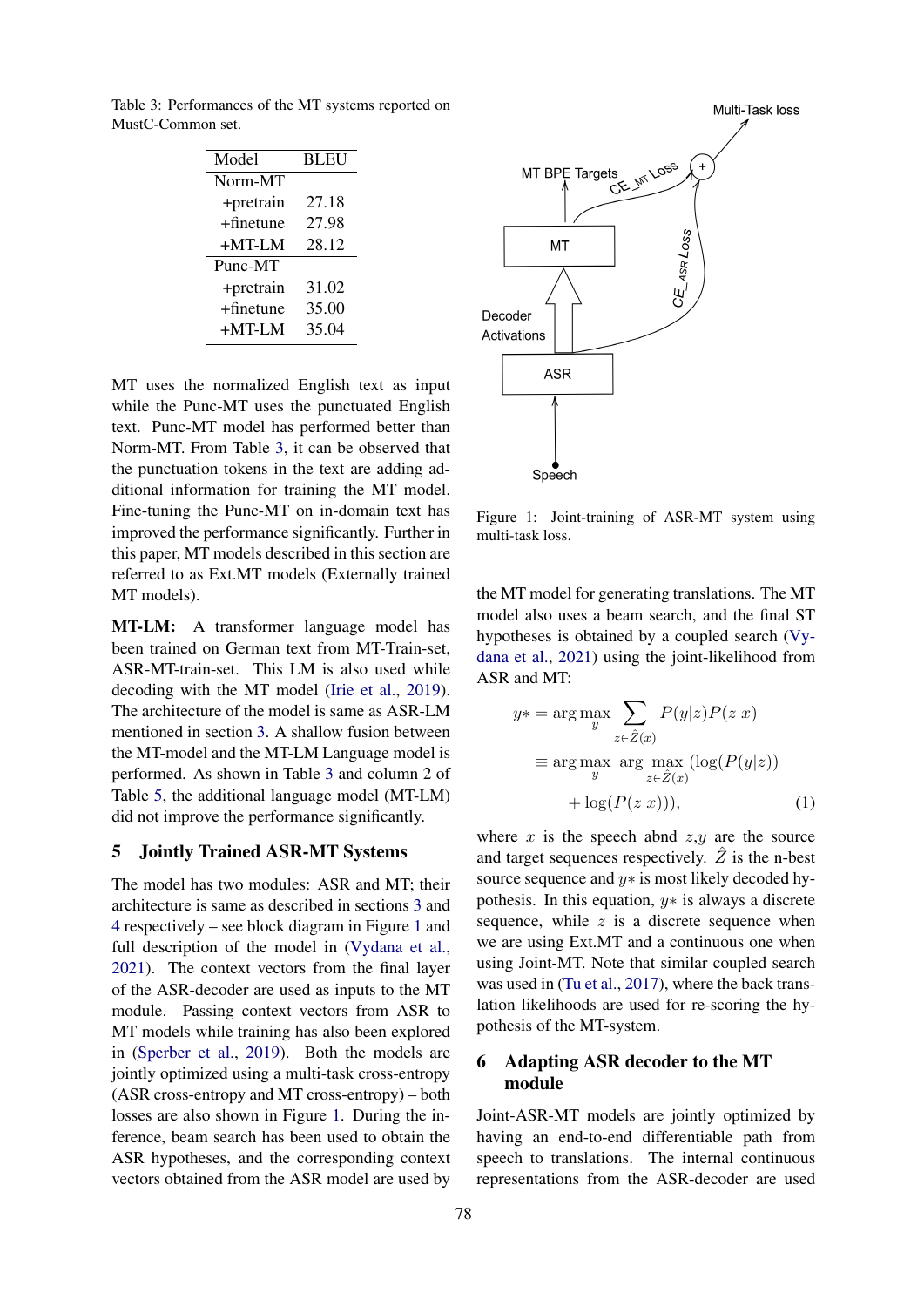as the input to MT module. Speech translation can be further improved by adapting ASRdecoder to the MT module. This is achieved by training the ASR-decoder jointly with the MTmodule using large amount of text-only MT training data. The weights for the model are initialized from trained Joint-ASR-MT model. Speech translation data (ASR-MT-Train-set) is used to finetune Joint-ASR-MT model using a multi-task loss. Apart from that, the data from the MT-Train-set is used to jointly train the ASR-decoder and the MTmodule of Joint-ASR-MT model. We alternately update the model using multi-task loss described in section [4](#page-5-1) and the adaptation loss as described in this section.

A block diagram describing this training is presented in Figure [2.](#page-4-0) The input text sequence is given to the ASR-decoder and a sequence of zeros is considered as the encoder output sequence of the ASR model (i.e.,  $H_{ASR}$  in Figure [2\)](#page-4-0). The context vectors computed from these two sequences are used for training the MT-module. Note that similar method has been adopted in [\(Potapczyk](#page-7-16) [et al.,](#page-7-16) [2019\)](#page-7-16) for improving the performance of ASR system using only text data. This training further improves the performance as will be shown in section [7.](#page-4-1)

<span id="page-4-0"></span>

Figure 2: Adaptation of ASR-decoder to the MTmodule in the Joint-ASR-MT model.

# <span id="page-4-1"></span>7 Speech Translation Results

Results for the various configurations of speech translation systems are given in Table [4.](#page-5-1) First, we focus on column A, where the Joint-ASR-MT models are trained using ASR-MT-Train-set (only speech translation data) with a multi-task loss as described in section [5.](#page-3-3) Note, however, that Ext.ASR and Ext.MT systems are trained on large amounts of data and finetuned to ASR-MT-Trainset as described in sections [3](#page-2-1) and [4](#page-2-0) respectively. For systems in column-A, normalized (unpunctuated) text is passed from ASR to MT model.

Row 1 corresponds to the conventional cascade system, where the Ext.ASR systems generates the n-best hypotheses of discrete token sequences and an Ext.MT uses these token sequences for generating the translations as described in Eq. [1.](#page-3-4) We consider this system achieving BLEU 23.20 as a baseline.

Usually, transformer-ASR decoder uses the partial output hypothesis and extends it by a new token with every autoregressive decoding step. For the system in row 2, Ext.ASR generates the complete hypothesis and ASR module from Joint-ASR-MT is "asked" to extend it by one more token. As a byproduct "context vectors" (the continuous representations) are generated for the whole sequence — these are then passed to the MTmodule in joint-ASR-MT model to generate translation. Compared to row 1 of column A, we see a degradation in performance (BLEU-20.19). This can be attributed to having only small amount of speech translation training data, which is not sufficient for robustly training the Joint-ASR-MT systems.

For the systems in row 3, Ext.ASR generates the ASR hypotheses which are used by Ext.MT similar to the system described in row 1; the hypotheses from Ext.ASR are used by Joint-MT similarly to the system described in row 2. To generate the translation, the hypotheses form both models are ensembled as follows: For each output token, a weighted average of Log-softmax outputs from the two MT models is computed. This weighted average is used in the beam-search to compute the n-best partial hypotheses. These partial hypotheses are further extended by both the models to generate the Log-softmax outputs for next tokens. We can see that this ensembling system achieves a BLEU score of 24.02 and outperforms the cascaded baseline.

The systems in rows 4-6 are essentially the same as the ones in rows 1-3, respectively, except that now, the ASR module from joint-ASR-MT system is directly used to produce the n-best ASR hypotheses and the corresponding context vectors. Rows 4-6 show the same trend as rows 1- 3 with slightly improved performance; these improvements are mainly due to better performing ASR system: As described in Section [2.2,](#page-1-1) training ASR systems only on ASR-MT-Train-set (data from Mustc, IWSLT and Europarl with erroneous transcriptions) did not lead to convergence. How-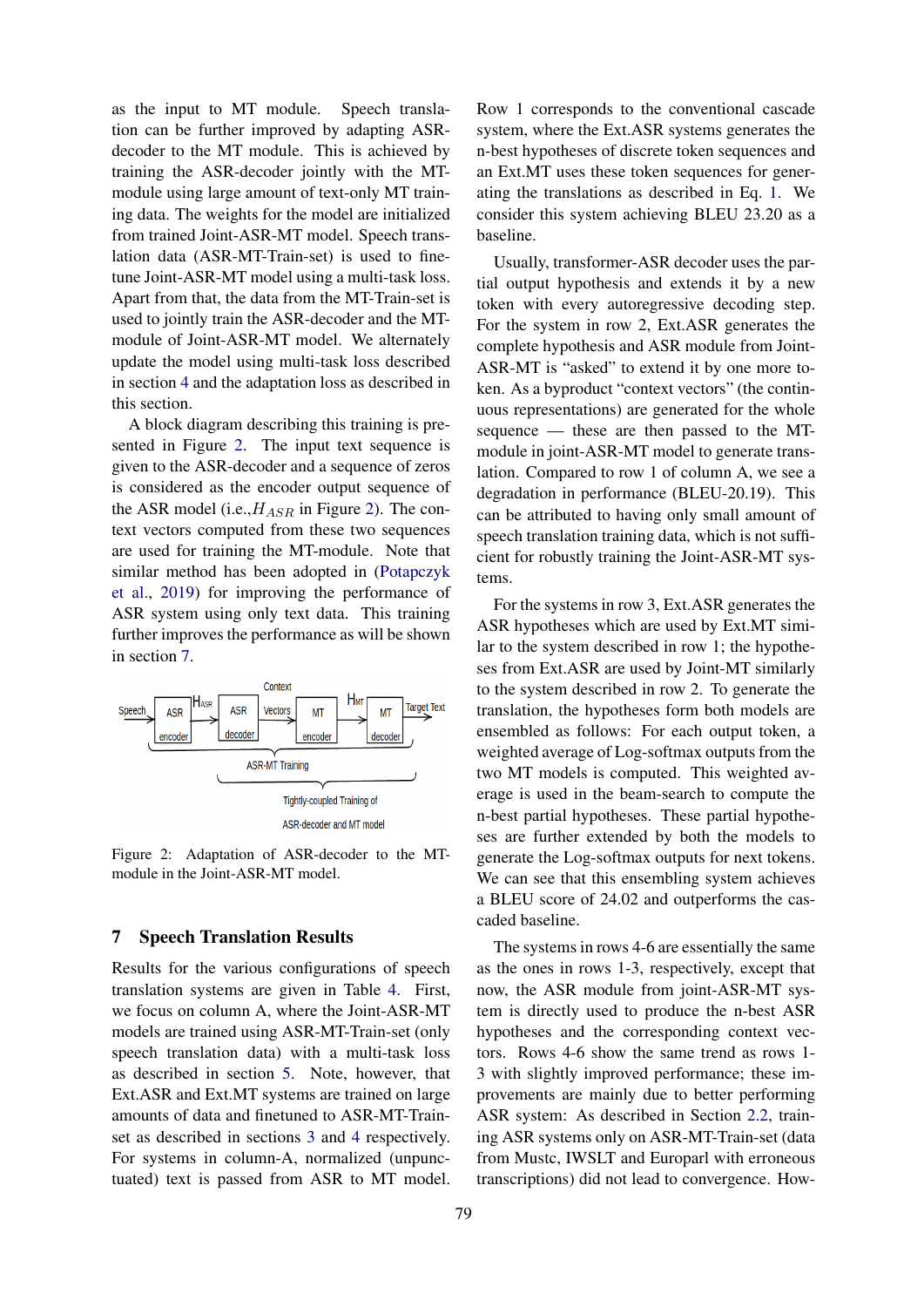|     |                                                         |             | $\mathbf{A}$                   | B           |                                | $\mathsf{C}$ |                              | D           |                                                    |
|-----|---------------------------------------------------------|-------------|--------------------------------|-------------|--------------------------------|--------------|------------------------------|-------------|----------------------------------------------------|
|     |                                                         |             | no-pretraining<br>+Norm-ASR/MT |             | pre-training<br>$+Norm-ASR/MT$ |              | pre-training<br>+Punc-ASR/MT |             | pretraining<br>$+$ Punc-ASR/MT+<br>tightly-coupled |
|     | $[ASR] \Rightarrow [MT]$                                | <b>BLEU</b> | <b>WER</b>                     | <b>BLEU</b> | <b>WER</b>                     | <b>BLEU</b>  | <b>WER</b>                   | <b>BLEU</b> | <b>WER</b>                                         |
| 1.  | $[Ext-ASR] \Rightarrow [Ext-MT]$                        | 23.20       | 18.20                          | 23.20       | 18.20                          | 26.15        | 21.54                        | 26.15       | 21.54                                              |
| 2.  | $[Ext-ASR] \Rightarrow [Joint-MT]$                      | 20.19       | $\overline{\phantom{a}}$       | 22.59       | $\overline{\phantom{0}}$       | 28.56        | $\overline{\phantom{a}}$     | 29.00       | $\blacksquare$                                     |
| 3.  | $[Ext-ASR] \Rightarrow [Joint-MT + Ext-MT]$             | 24.02       |                                | 24.13       | $\overline{\phantom{0}}$       | 29.07        |                              | 29.44       |                                                    |
| 4.  | $[Joint-ASR] \Rightarrow [Ext-MT]$                      | 23.86       | 16.14                          | 23.86       | 13.01                          | 29.70        | 15.71                        | 30.24       | 15.63                                              |
| 5.  | $[Joint-ASR] \Rightarrow [Joint-MT]$                    | 20.75       | $\overline{a}$                 | 23.97       | $\overline{\phantom{a}}$       | 31.23        | $\overline{\phantom{a}}$     | 32.68       |                                                    |
| 6.  | $[Joint-ASR] \Rightarrow [Joint-MT + Ext-MT]$           | 24.65       | $\overline{a}$                 | 25.95       | $\overline{\phantom{0}}$       | 32.51        | $\overline{\phantom{a}}$     | 33.68       |                                                    |
| 7.  | $[Ext-ASR + Joint-ASR] \Rightarrow [Ext-MT]$            | 24.60       | 14.84                          | 25.00       | 13.54                          | 29.00        | 16.46                        | 29.35       | 16.19                                              |
| 8.  | $[Ext-ASR + Joint-ASR] \Rightarrow [Joint-MT]$          | 20.89       | $\overline{a}$                 | 23.59       | $\overline{\phantom{0}}$       | 30.52        |                              | 31.58       |                                                    |
| 9.  | $[Ext-ASR + Joint-ASR] \Rightarrow [Joint-MT + Ext-MT]$ | 25.11       | $\overline{a}$                 | 25.65       | $\overline{\phantom{a}}$       | 31.86        | $\overline{\phantom{a}}$     | 32.67       |                                                    |
| 10. | [Ext-ASR + Joint-ASR]⇒[Joint-MT + Ext-MT]<br>$+ens*$    | 25.35       | 14.61                          | 26.14       | 13.05                          | 32.67        | 15.71                        | 33.78       | 15.63                                              |

<span id="page-5-1"></span>Table 4: Performances of Joint-ASR-MT systems under various ensemble combinations, the results are reported on MustC-Common test set.

<span id="page-5-0"></span>Table 5: Comparing the performance of Joint-ASR-MT systems while processing n-best hypotheses from the ASR.

|                                                                                     | A                                |            | B                              |                          | C                               |                          | D                                                     |            |
|-------------------------------------------------------------------------------------|----------------------------------|------------|--------------------------------|--------------------------|---------------------------------|--------------------------|-------------------------------------------------------|------------|
|                                                                                     | no-pretraining<br>$+Norm-ASR/MT$ |            | pre-training<br>$+Norm-ASR/MT$ |                          | pre-training<br>$+$ Punc-ASR/MT |                          | pretraining<br>$+$ Punc-ASR/MT $+$<br>tightly-coupled |            |
| $[ASR] \Rightarrow [MT]$<br>$[Ext-ASR + Joint-ASR] \Rightarrow [Joint-MT + Ext-MT]$ | <b>BLEU</b>                      | <b>WER</b> | <b>BLEU</b>                    | <b>WER</b>               | <b>BLEU</b>                     | <b>WER</b>               | <b>BLEU</b>                                           | <b>WER</b> |
| $+ens*$                                                                             | 25.35                            | 14.61      | 26.14                          | 13.05                    | 32.67                           | 15.71                    | 33.78                                                 | 15.63      |
| $+ASR-LM$                                                                           |                                  |            | 26.90                          | 12.80                    |                                 |                          |                                                       |            |
| $+MT-LM$                                                                            |                                  |            | 27.16                          |                          |                                 |                          |                                                       |            |
| $+2$ -best-input                                                                    |                                  |            | 27.24                          |                          | 32.69                           |                          | 33.82                                                 |            |
| $+4$ -best-input                                                                    |                                  |            | 27.35                          |                          | 32.80                           |                          | 33.87                                                 |            |
| $+6$ -best-input                                                                    |                                  |            | 27.35                          | $\overline{\phantom{a}}$ | 32.85                           | $\overline{a}$           | 33.86                                                 |            |
| $+8$ -best-input                                                                    |                                  |            | 27.46                          | $\overline{\phantom{a}}$ | 32.94                           | $\overline{a}$           | 33.77                                                 |            |
| $+10$ -best-input                                                                   |                                  |            | 27.51                          | $\overline{\phantom{a}}$ | 32.87                           | $\overline{\phantom{a}}$ | 33.79                                                 |            |

ever, when the same data is used to train Joint-ASR-MT model for speech translation task, we observe that the ASR module in this model trained well. The reason for that is that the ASR-module is not directly trained on erroneous transcriptions, instead, it is trained to produce transcriptions that lead to good translations. This training can be seen as a form of light supervision which can mitigate the problem with the erroneous transcriptions. At the end, this system trained only on ASR-MT-Train-set achieves better ASR performance (WER 16.14%) compared to Ext.ASR (WER 18.20%), Which is pre-trained on ASR-Train-set (Approx 2000hrs) and fine-tuned on erroneous ASR-MT-Train-set. Similar trend will be observed with the systems in columns B, C and D.

The systems described in rows 7-9 are similar to those from rows 1-3, except that the ASR hy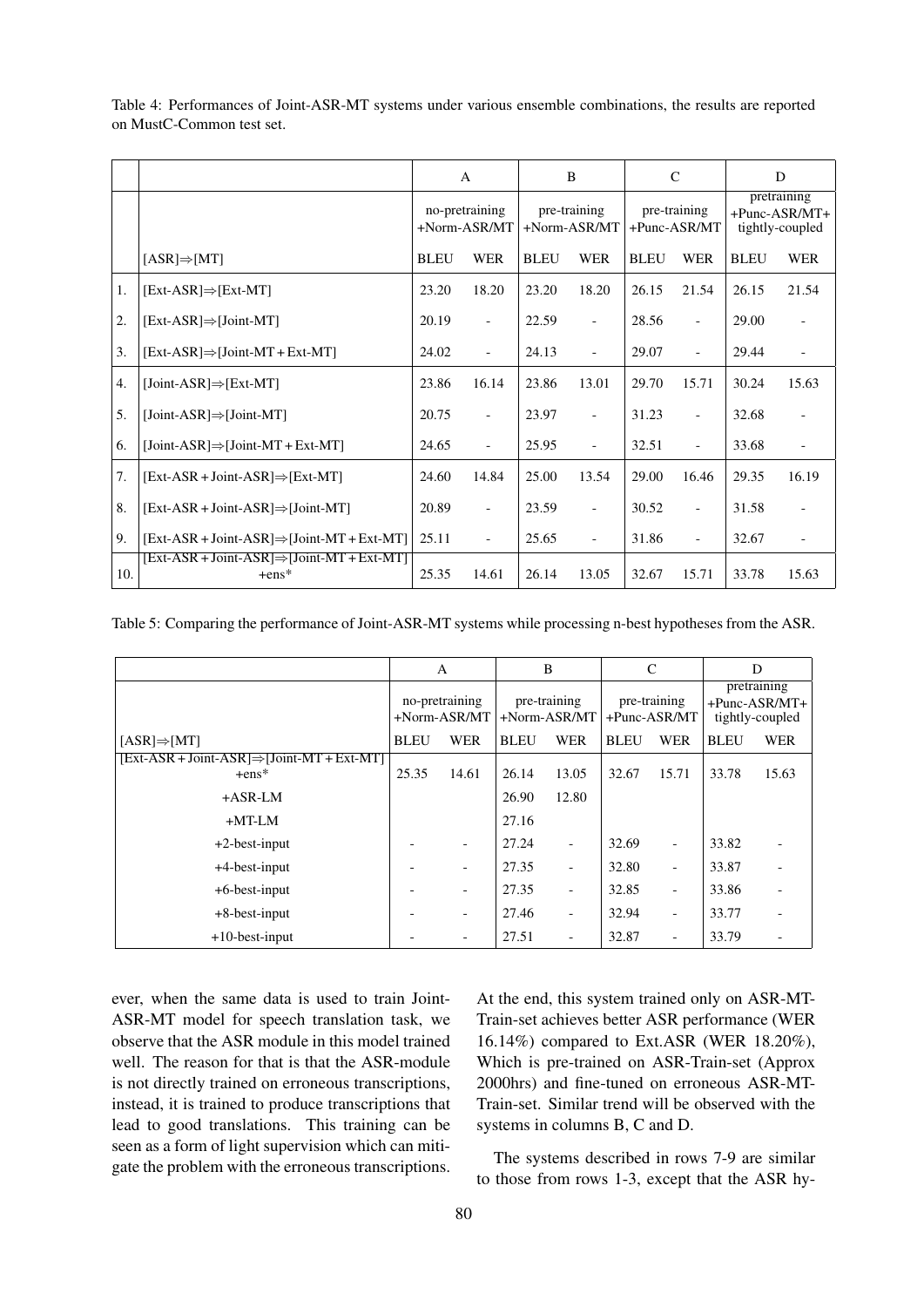potheses are obtained by ensembling the Ext.ASR and ASR-module in Joint-ASR-MT model. The ensembling is performed in a similar way as described for the MT-system (row 2). All the ensemble systems in rows 3, 6, and 7-9 are ensembled giving equal weight to both the systems, except for row 10, where the ensemble weights are tuned on the development set. For all these systems, we can see that the ensembling consistently improves the performances.

The systems in column B are similar to the ones in Column A, but for the Joint-ASR-MT model, the weights of ASR and MT module are initialized from the Ext.ASR and Ext.MT. Only then, the Joint-ASR-MT model is fine-tuned using ASR-MT-Train-set. Comparing column-A and column-B, we can see that such pre-training has significantly improved the performance.

We also see that the MT system using continuous representations (Joint-MT) (row 5; BLEU 23.97) outperforms the system with the Ext.MT (row 4; BLEU-23.86) and similar trend can be seen in columns C and D. This is in contrast to the system in column A where we did not use enough data for training the Joint-ASR-MT model; now, with the pre-training, the joint-ASR-MT model is effectively trained on the same amount of data as the Ext.MT systems.

The systems in column C are similar to the ones in Column B, but the ASR and MT modules used here are Punc-ASR (ASR systems which can generate punctuated text) and Punc-MT (MT systems which can process punctuated text as input), respectively. We can see that the systems from column-C perform significantly and consistently better than the corresponding ones in column-B. This shows that it is more effective to train an ASR module to generate punctuated text rather than leaving the punctuation task to the MT module. Note that the ASR performances reported in columns C and D is computed including the punctuation symbols, which results in higher WERs.

Finally, the systems in column D are the same as the ones in column C except that we additionally use the ASR decoder adaptation scheme described in section [6.](#page-3-0) The consistent improvements observed in column D as compared to column C show the effectiveness of this adaptation scheme. They are able to make use of the large amount of text-only MT training data to train also the ASR decoder in order to tighten the coupling between

ASR-decoder and MT-module. Apart from improving MT-module, this adaptation has also improved the performance of ASR-decoder on its own. This can be observed by comparing WER's of row 4 in columns C and D.

The results of passing the n-best hypotheses from ASR to MT models are presented in Table [5.](#page-5-0) Passing the n-best hypothesis from ASR to MT module has better performance, but not significantly. This result is not in line with out previous studies [\(Vydana et al.,](#page-8-3) [2021\)](#page-8-3), where we have seen significant gains from switching from 1-best to nbest.

# 8 Conclusion

In this work, we have explored joint-training of ASR-MT models for speech translation. Initializing these models from pre-trained ASR and MT models has helped in better optimization. The joint training has improved the performance of the ASR module significantly as the additional MT module has provided better (light) supervision in the context of erroneous ASR transcripts. Adding the punctuation information into the input text improves the performance of the MT-model greatly. In line with this observation, use of ASR system generating punctuated text also improves the MT performance significantly in a cascade pipeline. Use of the MT text only data to adapt the ASR decoder to the MT module in the joint-ASR-MT model further improves the performances of these systems. The systems trained in this work are offline models and their performances needs to be studied from the perspective of online or streaming models.

### 9 Acknowledgements

The work was supported by Czech National Science Foundation(GACR) project "NEUREM3" No. 19-26934X. Part of high-performance computation run on IT4I supercomputer and was supported by the Ministry of Education, Youth and Sports of the Czech Republic through e-INFRA CZ (ID:90140).

### References

<span id="page-6-0"></span>Antonios Anastasopoulos and David Chiang. 2018. Tied multitask learning for neural speech translation. *arXiv preprint arXiv:1802.06655*.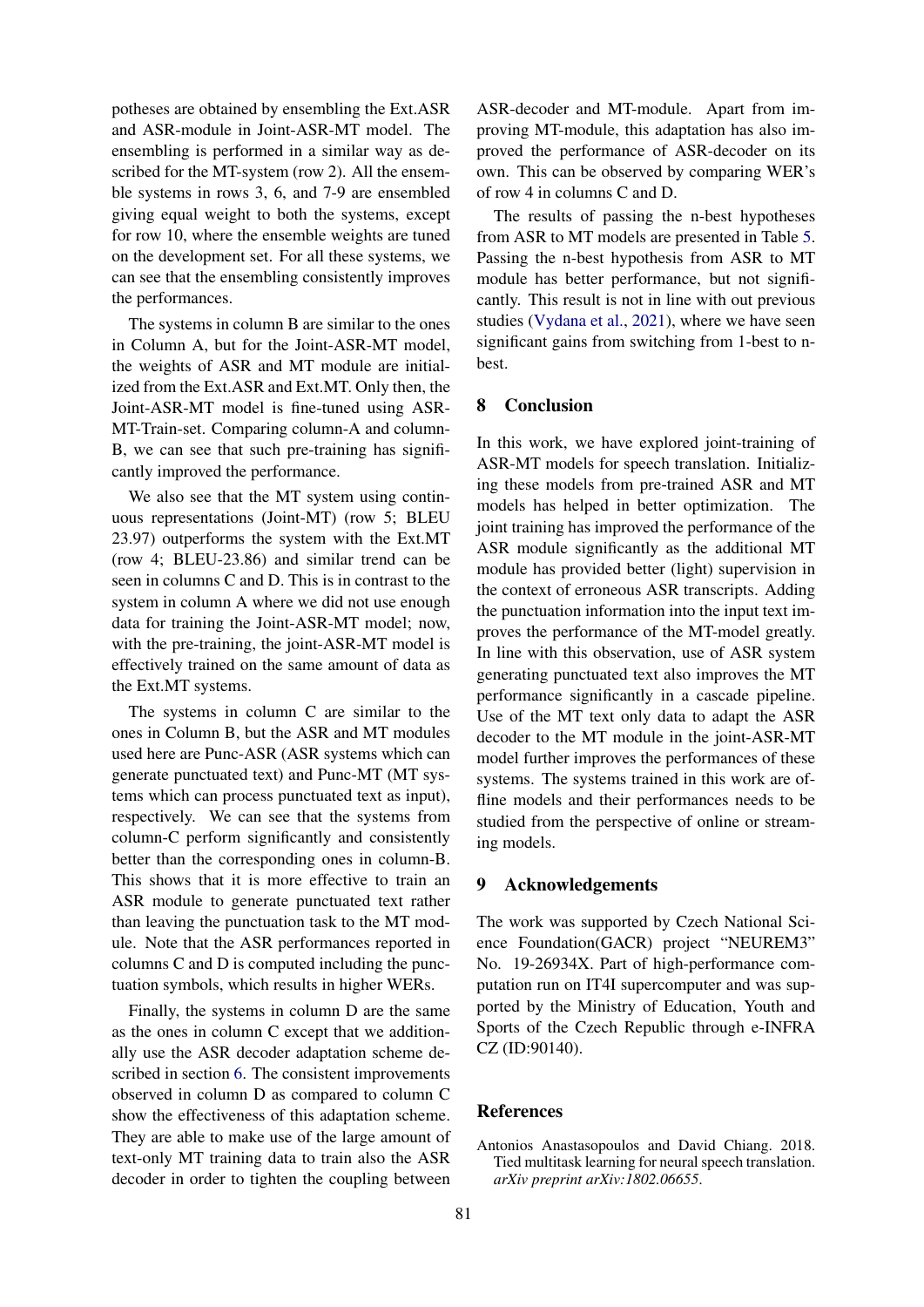- <span id="page-7-3"></span>Ebrahim Ansari, Nguyen Bach, Ondřej Bojar, Roldano Cattoni, Fahim Dalvi, Nadir Durrani, Marcello Federico, Christian Federmann, Jiatao Gu, Fei Huang, et al. 2020. Findings of the iwslt 2020 evaluation campaign. In *Proceedings of the 17th International Conference on Spoken Language Translation*, pages 1–34.
- <span id="page-7-10"></span>Parnia Bahar, Patrick Wilken, Tamer Alkhouli, Andreas Guta, Pavel Golik, Evgeny Matusov, and Christian Herold. 2020. [Start-before-end and end](https://doi.org/10.18653/v1/2020.iwslt-1.3)[to-end: Neural speech translation by AppTek and](https://doi.org/10.18653/v1/2020.iwslt-1.3) [RWTH Aachen University.](https://doi.org/10.18653/v1/2020.iwslt-1.3) In *Proceedings of the 17th International Conference on Spoken Language Translation*, pages 44–54, Online. Association for Computational Linguistics.
- <span id="page-7-9"></span>Parnia Bahar, Albert Zeyer, Ralf Schlüter, and Hermann Ney. 2019. On using specaugment for end-to-end speech translation. *arXiv preprint arXiv:1911.08876*.
- <span id="page-7-4"></span>Dzmitry Bahdanau, Kyunghyun Cho, and Yoshua Bengio. 2015. Neural machine translation by jointly learning to align and translate. *arXiv preprint arXiv:1409.0473*.
- <span id="page-7-5"></span>Mattia A Di Gangi, Matteo Negri, and Marco Turchi. 2019. Adapting transformer to end-to-end spoken language translation. *Proc. INTERSPEECH*, pages 1133–1137.
- <span id="page-7-17"></span>Linhao Dong, Shuang Xu, and Bo Xu. 2018. Speechtransformer: a no-recurrence sequence-to-sequence model for speech recognition. In *Proc. IEEE Int. Conf. Acoust., Speech, Signal Processing*, pages 5884–5888. IEEE.
- <span id="page-7-12"></span>Qianqian Dong, Rong Ye, Mingxuan Wang, Hao Zhou, Shuang Xu, Bo Xu, and Lei Li. 2020. " listen, understand and translate": Triple supervision decouples end-to-end speech-to-text translation. *arXiv preprint arXiv:2009.09704*.
- <span id="page-7-6"></span>Hirofumi Inaguma, Shun Kiyono, Kevin Duh, Shigeki Karita, Nelson Enrique Yalta Soplin, Tomoki Hayashi, and Shinji Watanabe. 2020. [Espnet-st: All](http://arxiv.org/abs/2004.10234)[in-one speech translation toolkit.](http://arxiv.org/abs/2004.10234)
- <span id="page-7-21"></span>Kazuki Irie, Albert Zeyer, Ralf Schlüter, and Hermann Ney. 2019. Language modeling with deep transformers. *arXiv preprint arXiv:1905.04226*.
- <span id="page-7-2"></span>Niehues Jan, Roldano Cattoni, Stuker Sebastian, Matteo Negri, Marco Turchi, Salesky Elizabeth, Sanabria Ramon, Barrault Loic, Specia Lucia, and Marcello Federico. 2019. The iwslt 2019 evaluation campaign. In *16th International Workshop on Spoken Language Translation 2019*.
- <span id="page-7-19"></span>Jacob Kahn, Ann Lee, and Awni Hannun. 2019. Selftraining for end-to-end speech recognition. *arXiv preprint arXiv:1909.09116*.
- <span id="page-7-18"></span>Shigeki Karita, Nanxin Chen, Tomoki Hayashi, Takaaki Hori, Hirofumi Inaguma, Ziyan Jiang, Masao Someki, Nelson Enrique Yalta Soplin, Ryuichi Yamamoto, Xiaofei Wang, et al. 2019. A comparative study on transformer vs rnn in speech applications. *arXiv preprint arXiv:1909.06317*.
- <span id="page-7-13"></span>Taku Kudo and John Richardson. 2018. Sentencepiece: A simple and language independent subword tokenizer and detokenizer for neural text processing. *arXiv preprint arXiv:1808.06226*.
- <span id="page-7-0"></span>Thanh-Le Ha Juan Hussain Felix Schneider Jan Niehues Sebastian Stüker Alexander Waibel Ngoc-Quan Pham, Thai-Son Nguyen. 2019. The iwslt 2019 kit speech translation system. In *International Workshop on Spoken Language Translation (IWSLT)*. Hongkong.
- <span id="page-7-8"></span>Ngoc-Quan Pham, Thanh-Le Ha, Tuan-Nam Nguyen, Thai-Son Nguyen, Elizabeth Salesky, Sebastian Stueker, Jan Niehues, and Alexander Waibel. 2020a. Relative positional encoding for speech recognition and direct translation. *arXiv preprint arXiv:2005.09940*.
- <span id="page-7-7"></span>Ngoc-Quan Pham, Thai-Son Nguyen, Jan Niehues, Markus Muller, and Alex Waibel. 2019. Very deep self-attention networks for end-to-end speech recognition. *arXiv preprint arXiv:1904.13377*.
- <span id="page-7-1"></span>Ngoc-Quan Pham, Felix Schneider, Tuan-Nam Nguyen, Thanh-Le Ha, Thai Son Nguyen, Maximilian Awiszus, Sebastian Stüker, and Alex Waibel. 2020b. Kit's iwslt 2020 slt translation system. In *Proceedings of the 17th International Conference on Spoken Language Translation*, pages 55–61.
- <span id="page-7-16"></span>Tomasz Potapczyk, Pawel Przybysz, Marcin Chochowski, and Artur Szumaczuk. 2019. Samsung's system for the iwslt 2019 end-to-end speech translation task. In *Proc. of 16th International Workshop on Spoken Language Translation (IWSLT), Hong Kong*.
- <span id="page-7-14"></span>Daniel Povey, Arnab Ghoshal, Gilles Boulianne, Lukas Burget, Ondrej Glembek, Nagendra Goel, Mirko Hannemann, Petr Motlicek, Yanmin Qian, Petr Schwarz, et al. 2011. The kaldi speech recognition toolkit. CONF. IEEE Signal Processing Society.
- <span id="page-7-15"></span>Daniel Povey, Vijayaditya Peddinti, Daniel Galvez, Pegah Ghahremani, Vimal Manohar, Xingyu Na, Yiming Wang, and Sanjeev Khudanpur. 2016. Purely sequence-trained neural networks for asr based on lattice-free mmi. In *Proc. INTERSPEECH*, pages 2751–2755.
- <span id="page-7-20"></span>Hiroshi Seki, Takaaki Hori, Shinji Watanabe, Niko Moritz, and Jonathan Le Roux. 2019. Vectorized beam search for ctc-attention-based speech recognition. In *Proc. INTERSPEECH*, pages 3825–3829.
- <span id="page-7-11"></span>Matthias Sperber, Graham Neubig, Jan Niehues, and Alex Waibel. 2019. Attention-passing models for